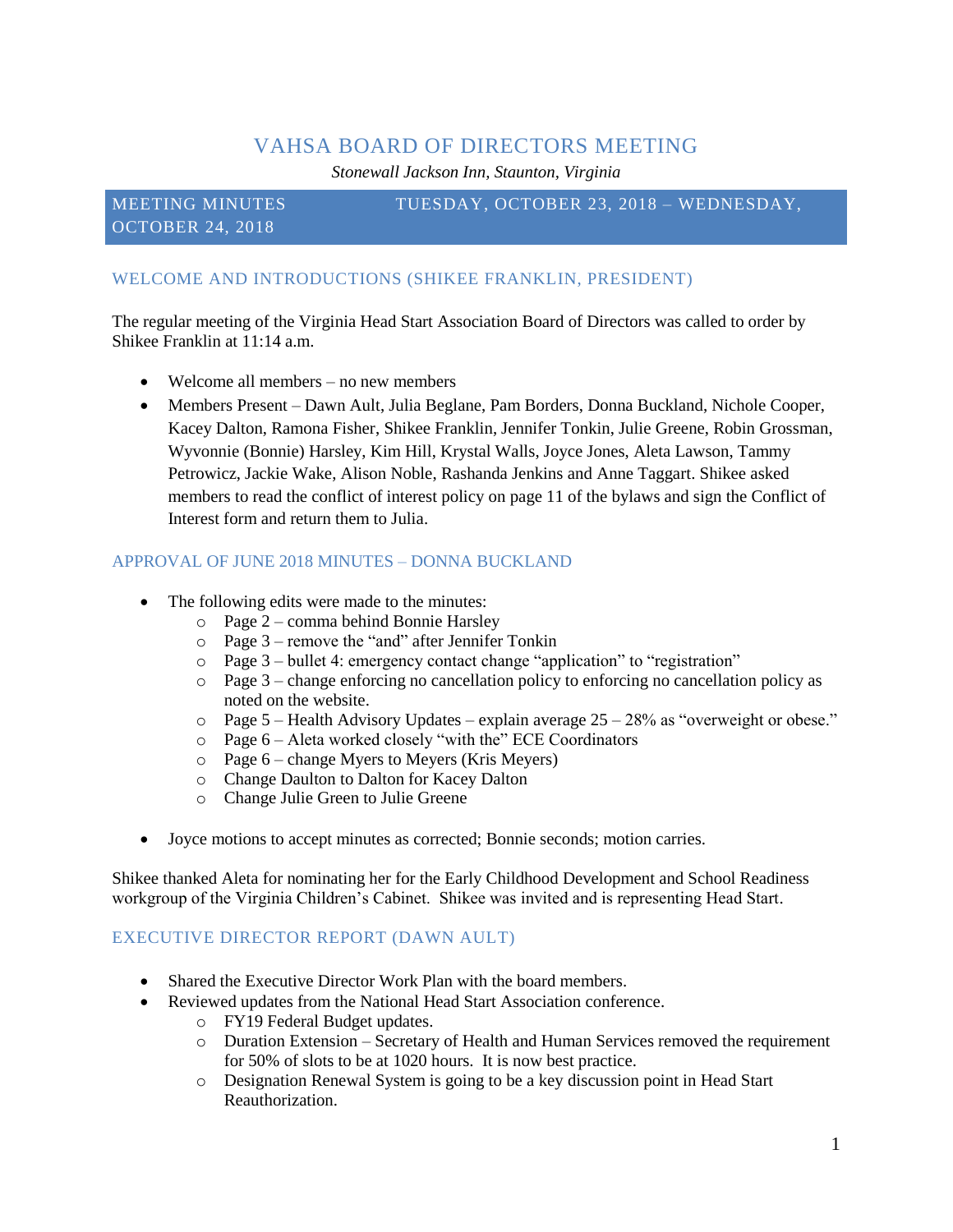- o Focus on safety as the highest priority. NHSA is creating resources for programs having issues in the area of active supervision and safety.
- o National Training and Technical Assistance priorities shared by Dr. Bergeron and the Office of Head Start; ECLKC, National Centers, and MyPeers.
	- Topics included opioid misuse, supporting children born addicted and resulting behavior issues
	- I am Moving, I am Learning physical activity and movement
	- OHS regional network had 7,700 training events 38,000 hours spent with grantees
	- December 4 National Center for Parent Family and Community Engagement (NCPFCE) is coming to VAHSA Health & Family Institute
	- Reviewed other National Center trainings in Region III
- o While programs are doing better, under enrollment is a concern nationwide.
	- Aleta may add question regarding under enrollment to her needs assessment.
	- Joyce contributed that she has seen employers such as Amazon opening in areas that are just paying enough to move families over the federal poverty level, but they are still eligible for VPI if 4 years old (up to 200% of poverty.)
	- Tammy stated the importance of each local Head Start program's Community Assessment. PFMO is meeting to develop questions that could get to this issue.
	- Shikee noted the importance of collecting data to identify the need for mental health services and other comprehensive services for younger children. VPI does not have the comprehensive family focused services to address these issues.
	- Aleta suggested that on the national level, Head Start may need to shift the paradigm of eligibility from income to need for comprehensive services.
- o Dawn demonstrated ECLKC for new board members.
- o Dawn shared the VAHSA website for new board members and went over the various resource tabs, news, job postings, events, family resources and demonstrated board member access only section.
- o Dawn discussed the upcoming winter conference and legislative visits.

# TREASURER'S REPORT (BONNIE HARSLEY)

Bonnie referred the board members to the Treasurer's report which summarizes all financial details.

- Bonnie presented the financial statement for the period ending September 30, 2018.
- Bonnie also reviewed the approved budget and informed the members of the staff anniversary and suggested a closed session be held after lunch to consider staff salary increases.
- Staff insurance increase is only \$3.92 per month this year.
- Bonnie reported that the finance committee met on October 26, 2018 to address the need for a financial consultant. The focus of the meeting was the consultant position, office of the treasurer and the responsibilities of the finance committee. Dawn will share minutes of the finance committee call with the finance committee.
- Bonnie shared the results of the "financial review." Dawn shared a copy of the review draft document with the board members and reminded members that the audit is on a four-year cycle. Last year was an audit year, this year is a review, next year will be a review, and the fourth year will be an audit.
	- o Dawn explained prepaid expenses and long-term investments.
	- o Dawn let the members know that this document with the changes noted need action by the board.
	- o Shikee asks Dawn and Bonnie whether they have reviewed the document.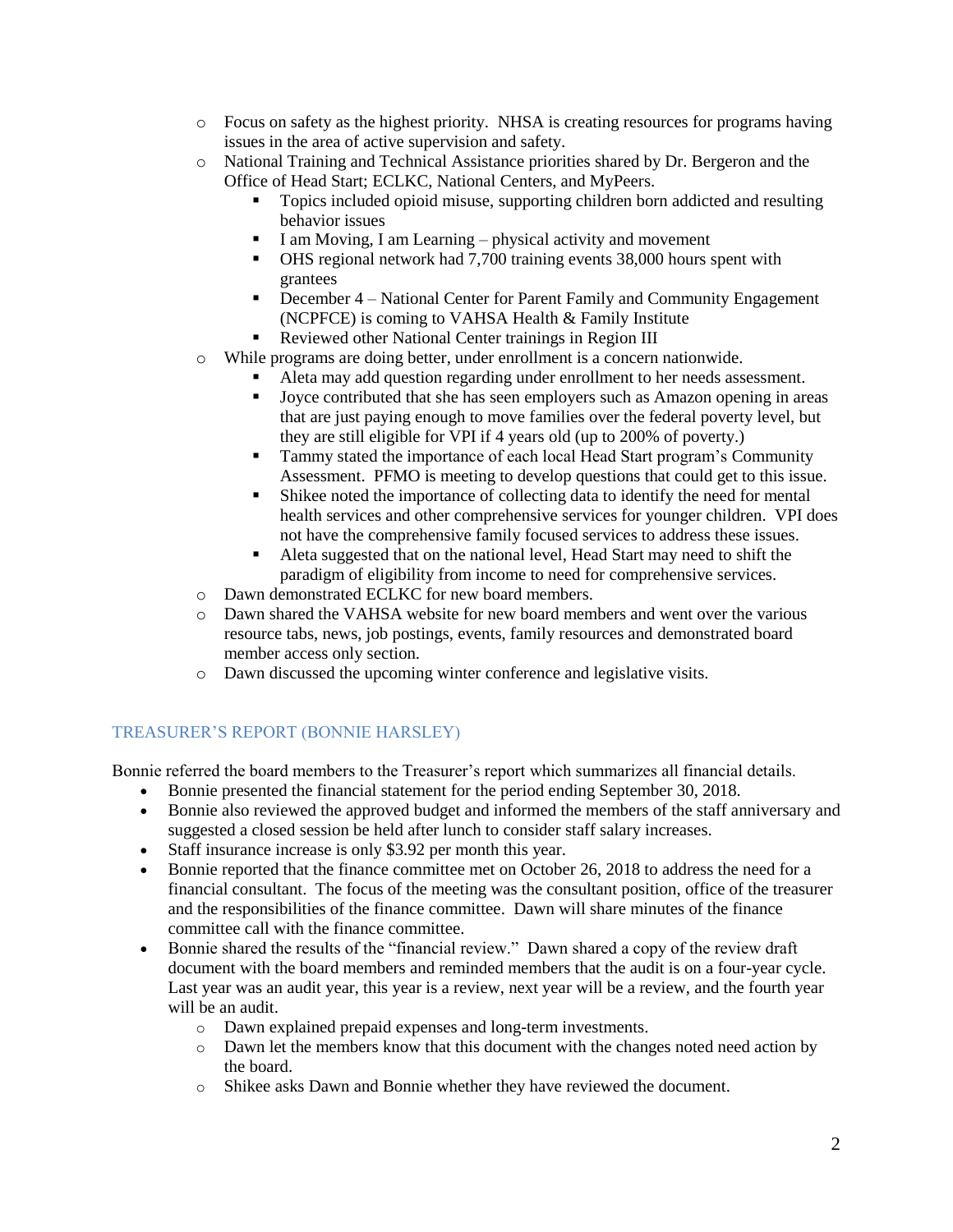- o Bonnie states that they reviewed each page with the reviewing CPA by phone and ask questions. She stated that all questions were addressed satisfactorily, and she and Dawn are very comfortable with what has been presented. It is important that this continue to move ahead so that Robinson can prepare the 990 by November 15<sup>th</sup>.
- o Anne makes a recommendation that the finance committee takes a final look at the document and the board hears from the investment advisor scheduled to speak today and decide whether to recommend that the board take action at this meeting to approve the document.
- o Shikee added this to the finance committee agenda for recommendation for action.
- o Dawn thanked Bonnie for her work.

Break for lunch 12:30 p.m.

Shikee welcomes the group back. Committee reports:

Bonnie Harsley presents the Finance Committee report.

- Recommends that the board accepts the CPA's financial review 2017-2018 fiscal year with the adjustments for the long-term deposits and the investment additions. Anne made the motion, Joyce seconds, motion carries.
- Recommends that the risk analysis and surveys be held every three years. Per Dawn this would need to be added to the Operations Manual long-term investment strategy. Anne made the motion, Julie seconds, motion carries.
- The committee reviewed the annual leave policy and noted that the annual fiscal year dates have not been updated to reflect the new fiscal year dates, July 1 to June 30. The committee recommends that the dates be changed in the schedule in the operating manual to reflect July 1 to June 30. The impact of that would be that staff annual leave would immediately be applied to their leave accounts retroactive to July 1, 2018, for this fiscal year. Then every July leave would be added based on the schedule in the operating manual. Vacation time that staff may have used starting in July would be vacation time staff earned prior to July 1. Carryover period would now begin July 1.
	- o Dawn and Julia asked for clarification about carryover for sick leave. The policy states that the maximum amount of sick leave is 80 hours, so there is an ability to carry over.
	- o Dawn indicated that leave needs to be in days not hours because Julia is hourly (70 hours  $= 10$  days)
	- $\circ$  There is a line item on the financial statement that reflects sick and annual leave is being accounted for and accrued up to a total of 80 hours maximum. The committee will go back and revisit that at another time.
	- o The committee will make the recommendation to the bylaws and the changes will be presented at the April board meeting.
- The committee discussed a cap on the operating account and investment account. However, during discussion, the committee decided they are not ready to make a recommendation at this time and will need to revisit.
- Anne presented discussion of the need of financial consultant. Bonnie's term ends October 2019. After reviewing time spent on various fiscal operations by Bonnie and the firm Robinson, the committee has decided they need to go back and review from a different perspective. Consider replacing Robinson Group and the work Bonnie does with a fiscal consultant. Do feasibility study. However, need to consider separation of duties between transaction processing and reconcilement processes. The committee will bring more information to the April 2019 meeting.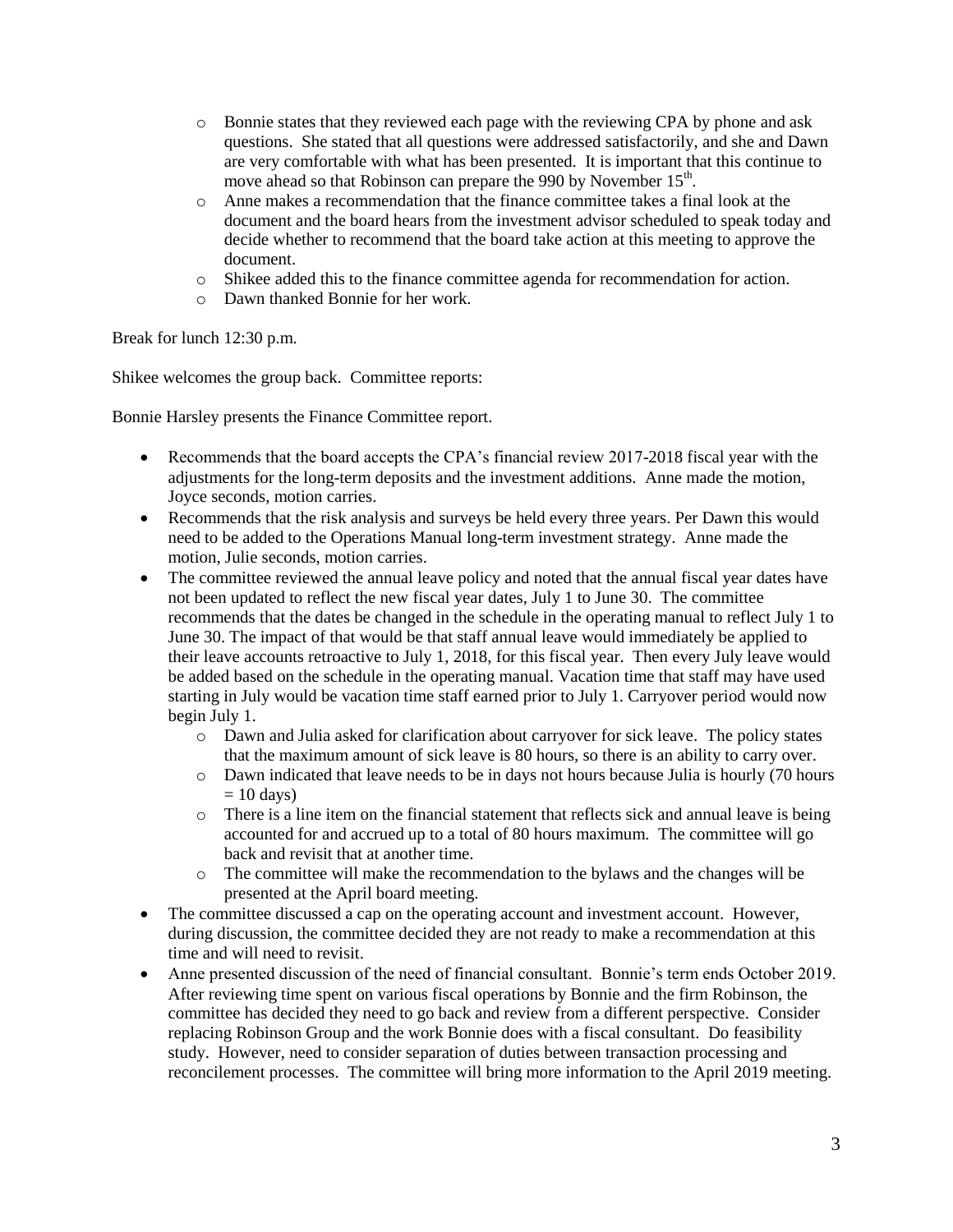- o Aleta suggests hiring a third staff person to assist Dawn and Julia. Someone with broader skills.
- o Dawn asks about payroll if we have no accounting firm, can we get a payroll services for two employees? Dawn also brought up the 990 and tax work. Bonnie reminded Dawn the CPA that does the audit can also do the 990's.
- o Anne responded that the committee will consider these as well.
- o Shikee asked for a recommendation at the April meeting. The committee will move forward with reviewing this.

Shikee asked for a motion to go into closed session. Nichole made the motion, Ramona seconds, motion carried.

Ramona made a motion to go back into open session, Kim seconds, motion carried. The meeting is back in open session 4:14 p.m.

Shikee gave a summary of the closed session discussion. In an effort to get the Association in line with merit and COLA increases, the board decided to table this discussion today and to add this discussion to the April 2019 meeting agenda.

Nichole gave the report for the Governance Committee:

- Recommends an adhoc committee to review staff evaluation documents and job descriptions. Volunteers, Shikee Franklin, Kim Hill, Rashanda Jenkins, and Nichole Cooper. Dawn notes that Julia's job description and evaluation have been aligned. The committee will only need to look at the Executive Director's job description and evaluation.
- Reviewed role of the board members and asked for clarification about the role of parent members. Are they still involved in advocacy? The advocacy committee also discussed this. Dawn suggested that parents could consider whether parents want to do advocacy or participate on other committees. Advocacy work could be an adhoc committee based on needs. Committee recommends the following role definitions:
	- $\circ$  Parent representative Leadership development, community engagement in their regional meetings, provide parent perspective at the board meetings, and to participate in at least one board committee and the governance of the association.
	- $\circ$  Community representative Provide expertise on the board, advocate in the community, engage in their regional meetings, participate in at least one board committee and the governance of the association.
	- o Staff representative Provide consistency, staff input and leadership development, engage in their regional meetings, and participate in at least one board committee and the governance of the association.
	- o Director representative Provide administrative insights, leadership development, engage in their regional meetings, participate in at least one board committee and the governance of the association.
		- Shikee added that these definitions emphasize that the members are participating as representative of their region, not just their program. Jackie asked to make sure that regions invite all levels of board members. Shikee agreed. This will bring consistency across regions.
- Reviewed terms and made recommendations for clarification.
	- o Director and Staff term immediately expires when you are no longer employed as staff or director in your region.
	- $\circ$  Community representative move or work outside the region they may finish the term but would not be eligible for a second term since they no longer live or work in the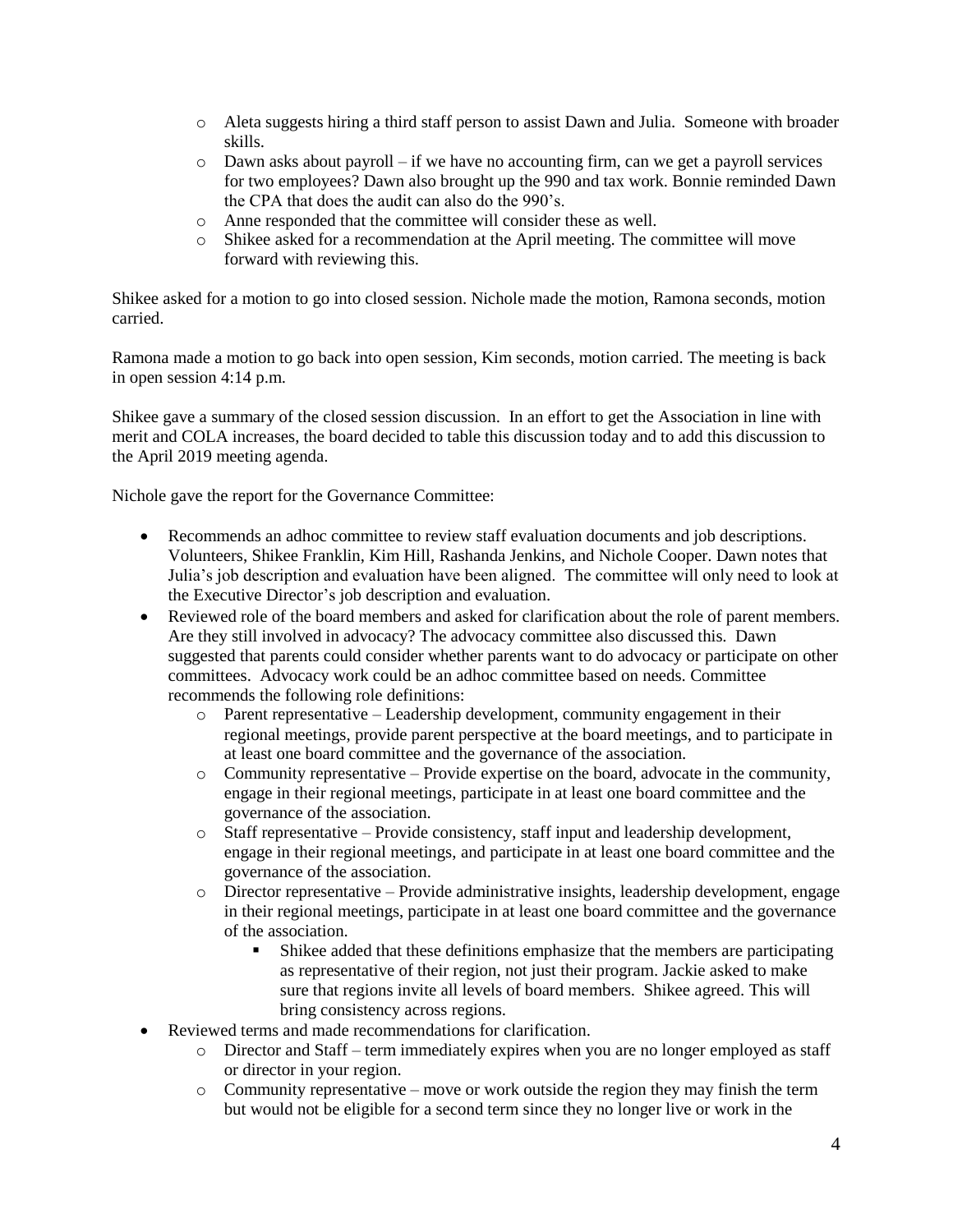region. However, if the new region has a community rep spot open, the current member may be elected to fill the new slot.

- o Parent representative may finish their first term, and if they still have a child in the program, they may stay for a second term.
- o Anne notes that the community rep change would affect her because she lives in Maryland.
- Shikee asks that the board consider this now and compare it to the bylaws for changes at the April meeting.

Paused at 4:42 p.m. until tomorrow morning.

Reconvened 10/24 @ 8:15 a.m.

Jackie Wake presented the Conference and Scholarships Committee meeting:

- Approved three scholarships for the health and family conference.
- Approved four parent ambassador applications. Chose one from each region.
	- o NE Jessica Hensler Hampton Roads CAP
	- o NW Rima Alshawkani Fairfax County Public Schools
	- o SE Kirsten Knipple Roach Orange County Head Start
	- o SW Kacey Dalton Rooftop of Virginia CAP
- Discussed the April conference possibility of moving to the fall. Targeting October/November 20-21 between 45 and 90-day screening window. Discussed financial impact. We would go 18 months without having an annual conference. The committee suggests that this needs to be discussed with the Finance Committee. They discussed sponsoring a mini-ed conference 1.5 days to supplement the income from the annual conference and have it when we would normally have the annual conference. This would only be for the transition year to fill the gap. Also discussed if we do the mini-conference for Education, find a cost-effective place to hold it, October 2020. Presented the proposed schedule. (Julia has it documented.)
- 2019 annual conference update the caterer has been hired. We need to push for more workshops. Need between 80 and 100. The group discussed options for recruiting presenters. Requested board meeting volunteers. Julia needs an assistant. There will be a signup opportunity.
- Recommend waiting a year to develop a staff of the year, parent of the year recognition and other recognition.
- Dawn proposed that the Wednesday of the conference participants can stay in the ballroom and hear from a panel of students who wrote a book "The Shattered Ceiling" about poverty and childhood trauma and resiliency. The committee liked that idea. There could then be a bag lunch.
- Dawn says we are still in need of 50 workshops.

Dawn Ault presented the Advocacy Committee report.

- Discussed the Head Start Language Playbook from NHSA. Dawn will use this as the curriculum for the Parent Ambassadors. The program talks to parents about how to tell their story and address skepticism.
	- o Discussed various options for advocacy federal, state and local. Parents are encouraged to advocate on the Policy Council level.

Aleta Lawson presented the Virginia Head Start State Collaboration Office report. (distributed copy at meeting)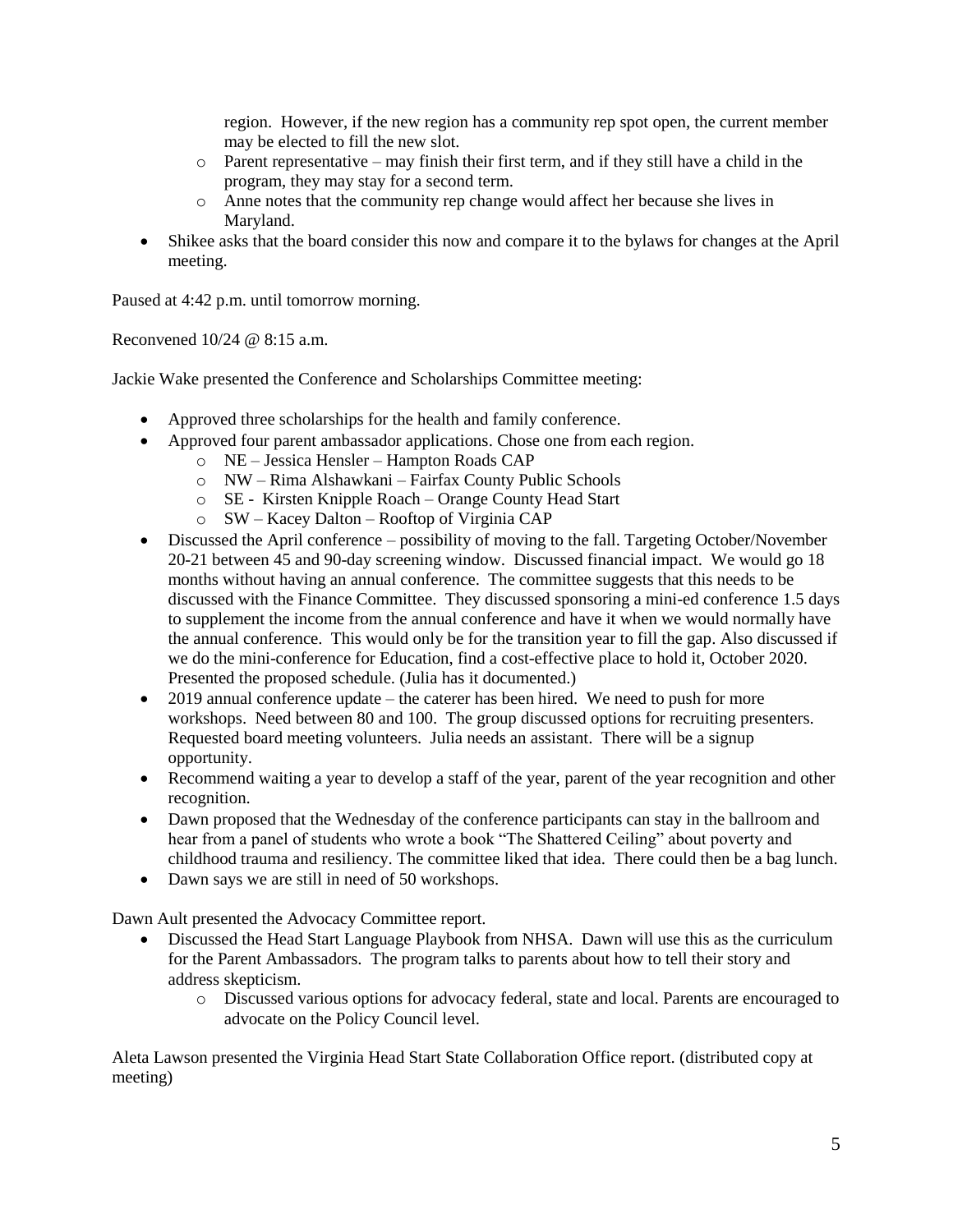- Reviewed most recent Program Information Report data for Virginia (she will send report out to programs)
- The Collaboration Office needs assessment will be done in January.
- The Collaboration Office is planning a retreat for directors in December to meet with Jenna Conway, School Readiness Officer for Virginia.
- Discussed First Lady's tour of Early Childhood programs in Virginia featuring Head Start and Early Head Start.

Tammy Petrowicz presented the Head Start Training and Technical Assistance (TTA) report.

- Reviewed the Office of Head Start TTA professional development plan and schedule. (distributed copy and stated that the schedule will be shared by Region III OHS.)
- Dawn mentioned that she liked the schedule of the fiscal institute splitting one day session over two days to save staff travel time.
- Dawn noted that the TTA team does a lot of work.
- Tammy noted vacancies Health Specialist, Grantee Specialist (Fiscal)

Julie Green presented the Health Advisory Committee (HAC) report. (distributed copy at meeting)

- Children's BMI's are a focus of the HAC team. Looking at a statewide goal for Head Start.
- Board members discussed the possibility of video conferencing for statewide participation in HAC meetings.

### Regional reports:

Northwest region – Nichole Cooper presented.

- The group has not met since the last meeting.
- The group does not have a chair at this time. Current chair has vacated her position.

Northeast region – Rashanda Jenkins presented.

 The group has a meeting planned for November. However, there has not been much engagement from the Northeast directors regarding plans to attend. Considering postponing the meeting until after the first of the year.

Southeast region – Joyce Jones presented.

- The group has not met since April.
- Appreciated the trauma informed care training in the region. It was an impactful training.
- Shikee Franklin also appreciated the trauma informed care training in her area.
- Aleta thanked the group for the great feedback she has received.

Southwest region – Donna Buckland presented.

- Reported appreciation of trauma informed care training in Southwest region.
- People Incorporated's Head Start program was selected to participate in the PFCE Academy.
- Presented information about the United Way of Southwest Virginia and New People's Bank sponsored First Lady's visit to Southwest Virginia and meeting Jenna Conway, School Readiness Officer for Virginia. Tour highlighted Scott County Early Head Start program and Lee County Head Start.
- Robin Grossman added details about coordination of the First Lady's visit and United Way's focus on Early Childhood in Virginia.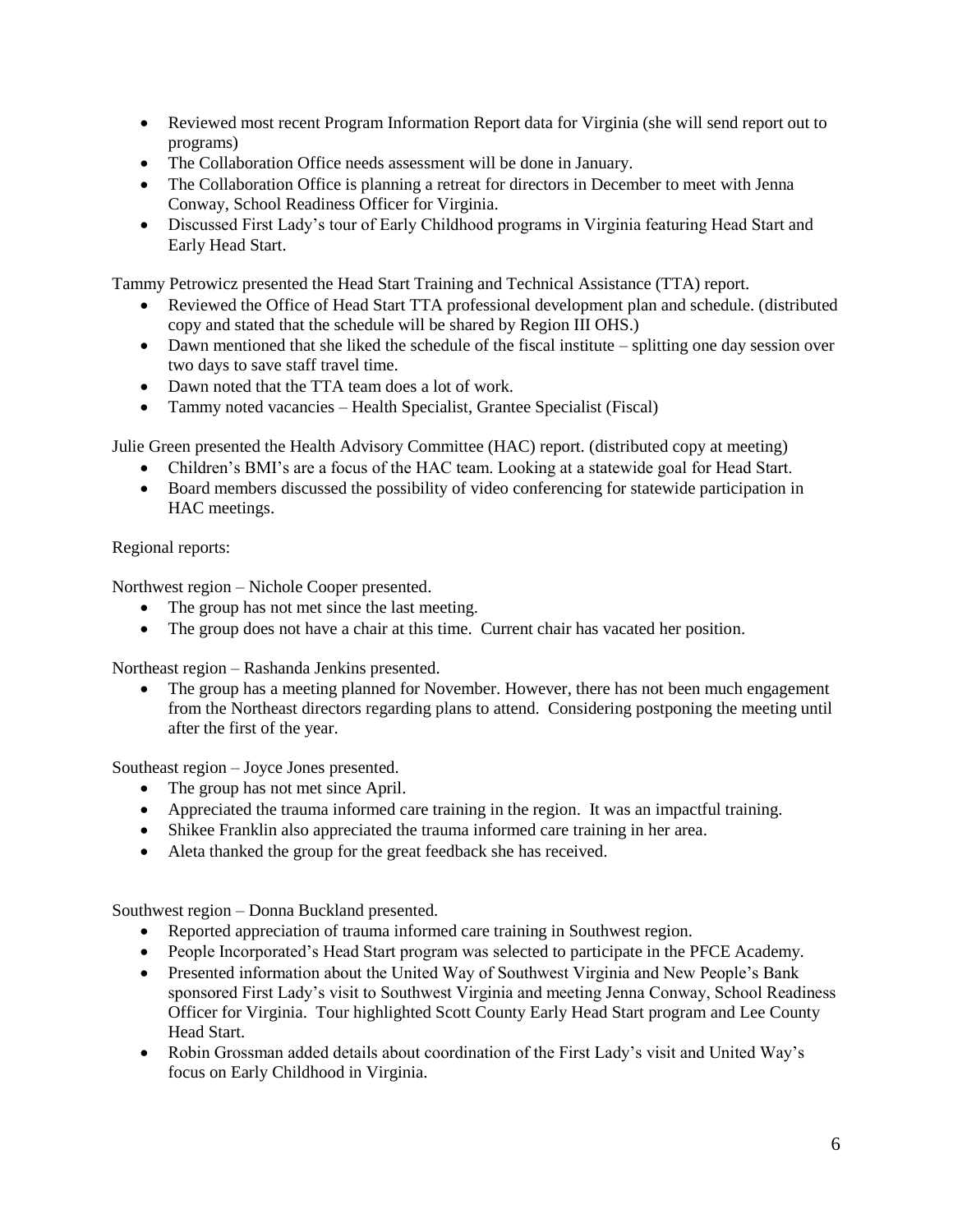- Shikee confirmed that Jenna Conway shared the excitement about SW at the State Committee Meeting.
- Robin noted that the United Way's Tender Loving Caregivers conference will be December 6, 2018.

Other directors commented about Jenna Conway's participation throughout the state this year.

#### *Break until 10:00 a.m.*

Dawn presented the balance of the agenda:

- Strategic plan development options suggested for consideration.
	- o Dawn presented idea for "Giving Tuesday" and provided a draft for the website.
		- Tied to funding the parent ambassador program.
		- Requested the board's input on implementing this for the current giving season.
			- Board members approved to implement this year by consensus.
				- o Marketing through Facebook, website and Instagram.
				- o Will send tax deductable letters, tracked by memberclicks.
				- o Member suggests making the parent ambassador program stand out more via parent photos, previous advocacy trips.
	- o Reminded the members that we are now in year two of the plan.
- Virginia Head Start Association needs to get on board with participating in the Virginia Longitudinal Database System (VLDS).
	- o Aleta reviewed the costs for each entity (\$25,000 \$30,000.) Aleta is working with the state to get additional details.
	- o Benefits include long term follow up of Head Start children throughout their school participation.
	- o Dawn suggested board consider raising dues to earmark funds to be used to get Head Start into the system.
		- Smart Beginnings Coordinator, Alison, suggested that Smart Beginnings may be willing to pay for this for Head Starts in their program.
		- One member noted that this is also a priority for VECF's strategic plan, so before we consider funding this through the Association, Aleta may want to reach out to Kathy Glazer and find out what their plan is and whether it may be something that is shared by VECF.
		- Aleta will check to see if this is a one-time fee and whether and what the maintenance fee might be.
		- Dawn would like to ensure that there is a timeline to follow up.

Dawn presented additional information about the prior day discussion about consideration at the April 2019 meeting regarding adjustments to annual leave time. When this is done, the board needs to consider that the annual leave time is currently 80 hours. Dawn suggests that the leave be determined by position. Dawn is recommending that the board discuss and approve to change to days which may be taken in half day increments: 10 days annually. Example: Julia works a 35 hour week. Therefore annual leave for her position would be either 70 hours or it should be stated in days as 10 days.

Dawn asked the members to consider the future of regional meetings. Members suggested that the Association prepare a survey to collect input before the April conference for the board to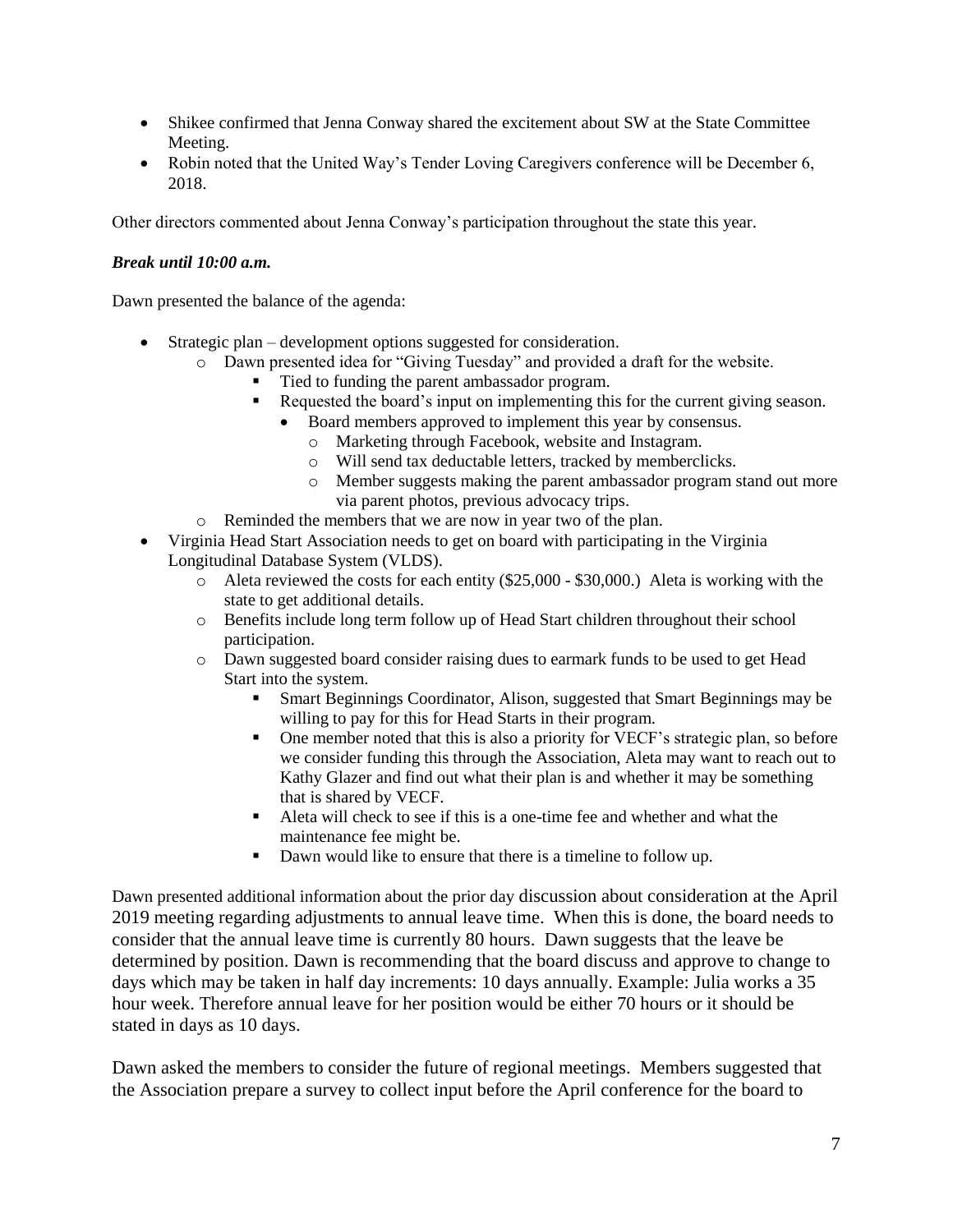consider whether to update the regional meeting structure. Julia and Dawn will create the survey to get feedback from programs about what they would like to see in their region and have the data ready for the April meeting. Regional leaders can bring the data to their meetings at the annual conference.

Dawn asked the members to consider the Association marketing needs. She presented an example that a new director who was within 30 minutes drive of the prior year conference chose not to send any staff to the conference because she did not see the value in it. Dawn would like feedback on how to engage directors.

Some feedback on this topic included:

- Provide a more collaborative environment invite VPI to the table.
- Look at doing more joint trainings.
- More high level participants and variety of programs, VPI+.
- More messaging hire a marketing person.
- More social media messaging, video, ECLKC has a social media tool kit.
- More strategic use of the Collaboration Office public relations budget.
- Research pro bono video Communications departments of local colleges.
	- o For April conference consider Emory & Henry People Inc. will follow up.
- Add another staff member into the mix. Plan for what do we need?

Dawn asks the board to consider other entities that do a great job of communicating through a variety of marketing and social media channels, i.e. AARP.

- Members presented Boys and Girls Club of the Virginia Peninsula, YMCA success stories.
- Robin Grossman expressed concerns about the work that staff would need to do.
	- o Members presented examples of small organizations i.e. Habitat for Humanity that do not have a large staff but make marketing a priority.
	- o One member presented organization using marketing company or marketing tools such as Constant Contact.
	- o Dawn expressed concerns about not having a marketing background. Suggested a contractor who can show the director what needs to be done for marketing.
	- o Aleta advocates for adding a staff person to address needed areas of expertise, i.e. marketing, fiscal.
		- Anne suggests piloting the use of consultants to address this taking into consideration the full cost of hiring staff including benefits.
		- Aleta continued to advocate for consistency.
		- Shikee and Alison suggest a feasibility study for additional staff person and a strategic plan around marketing.
		- Non-profit learning point University of Virginia \$40.00
		- Shikee asked for clarification. Are we focusing on marketing or are we focusing on additional support for the staff? Should the board be considering more broadly a feasibility study around staffing and the needs of the association beyond marketing?
		- Dawn states that the Association needs to hire another person with the right skills.